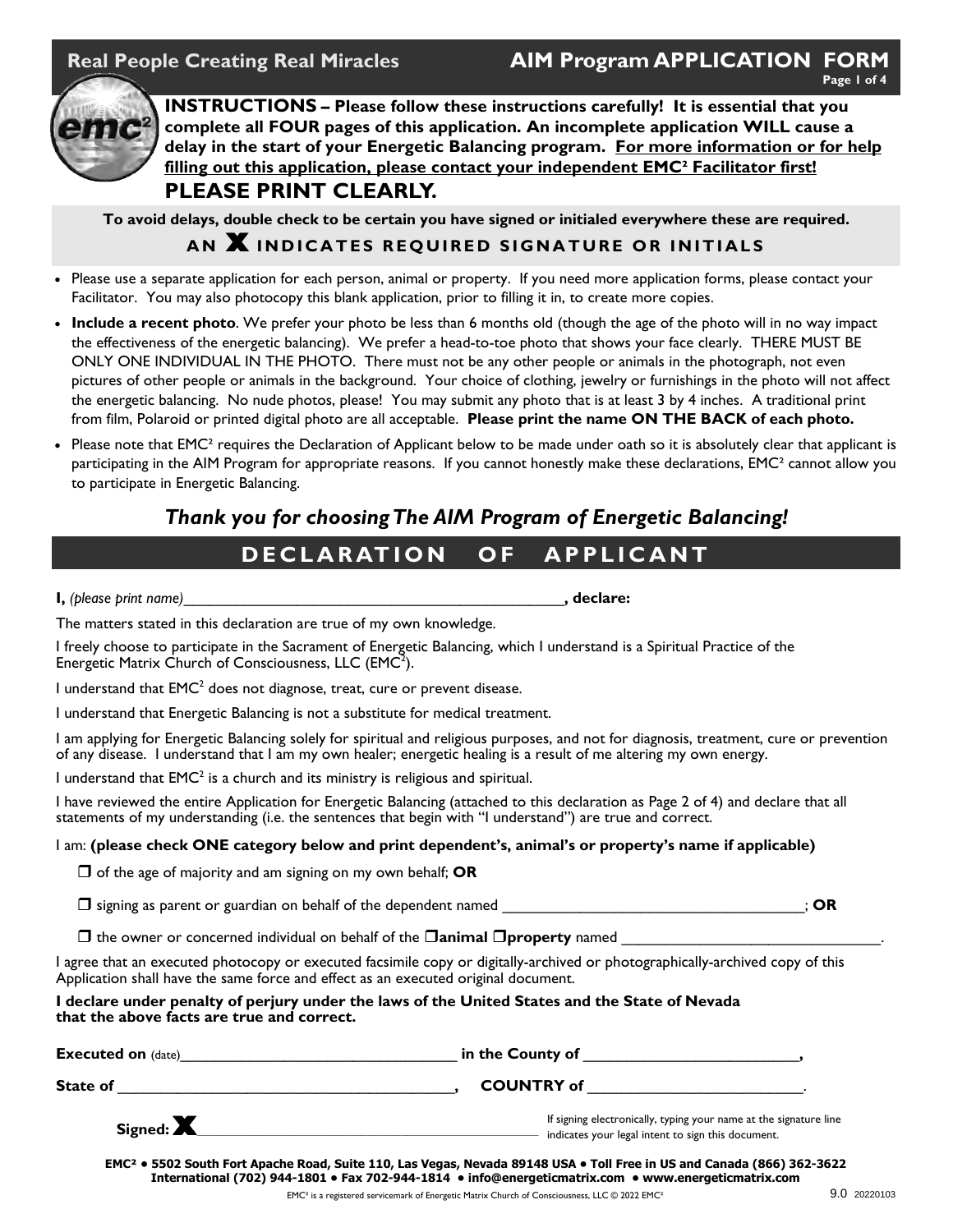**I hereby apply for and request Energetic Balancing.** I understand that EMC<sup>2</sup> believes that Energetic Balancing is a spiritual technology and considers it a spiritual sacrament. I understand that Energetic Balancing is a spiritual purification and enhancement process that consists of the application of subtle energies to my photograph in order to help me remove my own subtle-energy imbalances.

I understand that the ministry of EMC<sup>2</sup> is not health care or medicine and it does not diagnose, treat, prevent or cure disease. I understand that the devices used by  $\mathsf{EMC}^2$ , that  $\mathsf{EMC}^2$  calls the QED (Quantum-Consciousness Evaluation Device) and the QID (Quantum-Consciousness Imprinting Device), and the techniques associated with these devices have no acknowledged scientific or medical value whatsoever. I understand that the energetic concepts and practices of EMC<sup>2</sup> are a matter of faith and are not acknowledged by any organized health care provider or medical regulatory body, and are not recognized as being relevant to health care.

I understand that the work of EMC<sup>2</sup> is not proven via scientific means and EMC<sup>2</sup> makes no claim that the energetic concepts of its ministry can be proved through scientific means. I hereby state that I wish to participate in the AIM Program of Energetic Balancing based on my faith in Energetic Balancing as a spiritual purification and enhancement practice that I wish to include on my own spiritual path.

I understand that EMC<sup>2</sup> is the sole authority regarding its Sacrament of Energetic Balancing and that no medical, scientific or other authority besides EMC² is qualified to ascertain the spiritual/energetic changes that may manifest through this process.

I understand that much of the AIM Program of Energetic Balancing process focuses on what EMC<sup>2</sup> calls "gross imbalances." I understand that EMC<sup>2</sup> has given names to gross imbalances that may often be the same as or similar to the names of diseases. I understand that energetic imbalances and similarly-named diseases are similar IN NAME ONLY. I understand that this does not mean that  $\mathsf{EMC}^2$  is finding or helping anyone remove actual diseases. I understand that  $\mathsf{EMC}^2$  only provides balancing energies to assist individuals in eliminating their own energetic imbalances.

I understand that energetic imbalances are, by definition, spiritual.  $EMC<sup>2</sup>$  believes, and I concur, that these imbalances are, or can be, obstacles to my ability to achieve the spiritual goal of higher consciousness.

**I understand that I alone am responsible for the removal of my own energetic imbalances.** I understand that the AIM Program of Energetic Balancing is merely an aid to my own process of removing my energetic imbalances. I understand that EMC² routinely adds new balancing and/or enhancing energies to the Sacrament of Energetic Balancing.

**ENERGETIC EVALUATION:** I understand that Energetic Evaluation is not included in the AIM Program, except for the Energetic Uncertainty Evaluation that EMC<sup>2</sup> performs to determine whether it believes that the Sacrament of Energetic Balancing is appropriate for me. **I understand that EMC² may at any time discontinue evaluations of any kind at its sole discretion.**

I understand that, with the advent of the AIM Program, Energetic Evaluation is no longer necessary and EMC<sup>2</sup> no longer offers this spiritual service. I understand that if I call my Facilitator to inform EMC<sup>2</sup> that I believe I have a persistent energetic imbalance, the free Energetic Evaluation that EMC<sup>2</sup> may perform at its sole discretion does not include a scan of the entire range of energetic imbalances that could possibly be revealed to EMC<sup>2</sup>. I understand that the free Energetic Evaluation is only to determine whether I have an energetic imbalance that was not previously revealed to EMC². If such is the case, EMC² may add a balancing energy for this imbalance to the AIM Program. I understand that EMC<sup>2</sup> may only report the results of a free Energetic Evaluation if a previously unknown imbalance is revealed in me. Otherwise, EMC<sup>2</sup> simply will not have additional information to provide, since no full evaluation has been given. I understand that all records of my Energetic Evaluations, if any, are confidential and remain the property and proprietary information of EMC<sup>2</sup>.

TIME FRAME: I understand that since I am responsible for using the AIM Program to assist me in removing blockages, EMC<sup>2</sup> cannot guarantee time frames for energetic detox or for the removal of any energetic imbalance. I understand that if an expected time for removal of energetic imbalances is mentioned, it is merely a general guideline and not a representation of the exact amount of time it will take me to remove my energetic imbalances.

PHOTOGRAPHS: I hereby enclose my photograph for use by EMC<sup>2</sup> in providing Energetic Balancing and/or Evaluation. EMC<sup>2</sup> has my permission to use my photograph for these purposes.  $EMC<sup>2</sup>$  is not required to return my photograph and may destroy it after digitizing.

### **BINDING ARBITRATION FOR DISPUTE RESOLUTION**

If any dispute arises between EMC<sup>2</sup> and me and/or the entity on whose behalf I am signing, such a dispute shall be submitted to binding arbitration in Las Vegas, Nevada. Such arbitration shall be conducted in accordance with the laws of the State of Nevada and pursuant to the rules of JAMS (Judicial Arbitration and Mediation Services). The authority and power of the Arbitrator to render a judgment in this matter shall be equal to, but shall not exceed, that power vested in the Eighth Judicial District Court of the County of Clark, for the State of Nevada, and any award given and determined by the Arbitrator shall be final with no right of appeal, and shall, in all respects, conform to existing Nevada law. The arbitrator shall have the discretion to order the losing party in the arbitration proceedings to reimburse the prevailing party for all

costs and fees incurred in connection with the arbitration, including without limitation, attorneys' fees and arbitration fees. I understand that such binding arbitration may deprive me of various rights that I otherwise might have in a legal action, including without limitation the right to my local jurisdiction and venue, the right to a jury trial, the right to appeal, and full discovery rights. In the event that my waiver of venue and jurisdiction is found to be unenforceable, I then agree to binding arbitration in my local jurisdiction.

**X (Initial here) My initials signify my acceptance of binding arbitration as outlined above.** 

#### I am: **(please check ONE category below and print dependent's, animal's or property's name if applicable)**

 $\Box$  of the age of majority and am signing on my own behalf; OR

 $\Box$  signing as parent or guardian on behalf of the dependent named  $\Box$ 

 $\Box$  the owner or concerned individual on behalf of the  $\Box$ **animal**  $\Box$ **property** named

If signing electronically, typing your name at the signature line indicates your legal intent to sign this document.

I am applying for Energetic Balancing solely for spiritual and religious purposes, and not for diagnosis, cure, treatment or prevention of any disease. I believe that  $\mathsf{EMC}^2$  is a church and its ministry is religious and spiritual.

I agree that an executed photocopy or executed facsimile copy or digitally-archived or photographically-archived copy of this Application shall have the same force and effect as an executed original document.

#### **I have read, I understand, and I agree with all of the above.**

**SignedX \_\_\_\_\_\_\_\_\_\_\_\_\_\_\_\_\_\_\_\_\_\_\_\_\_\_\_\_\_\_\_\_\_\_\_\_\_\_\_\_\_\_ Name \_\_\_\_\_\_\_\_\_\_\_\_\_\_\_\_\_\_\_\_\_\_\_\_\_\_\_\_\_\_\_\_\_\_\_\_\_\_\_\_\_\_\_\_\_\_\_ Date \_\_\_\_\_\_\_\_\_\_\_\_\_\_\_\_\_\_\_**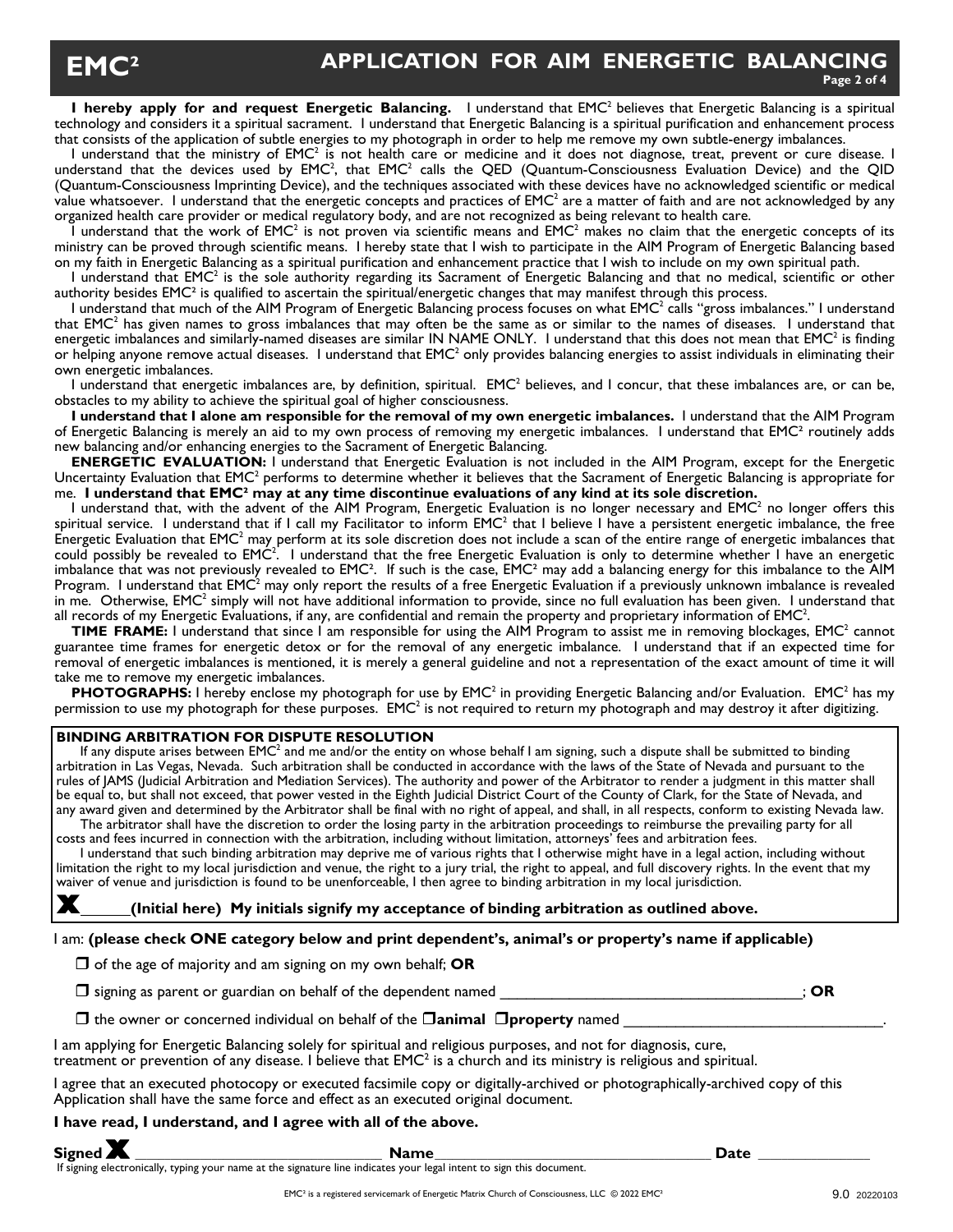# **EMC<sup>2</sup>** PARTICIPANT INFORMATION **PARTICIPANT**

|                                                                                                                                                                                                                                           |                                    | PLEASE BE SURE TO FILL OUT ALL APPLICABLE SECTIONS TO AVOID DELAYS IN PROCESSING YOUR APPLICATION<br>EMC <sup>2</sup> respects your privacy. We never share your information. For more information see www.energeticmatrix.com/privacy                                  |                                                                          |  |
|-------------------------------------------------------------------------------------------------------------------------------------------------------------------------------------------------------------------------------------------|------------------------------------|-------------------------------------------------------------------------------------------------------------------------------------------------------------------------------------------------------------------------------------------------------------------------|--------------------------------------------------------------------------|--|
| <b>Name</b> and the state of the state of the state of the state of the state of the state of the state of the state of the state of the state of the state of the state of the state of the state of the state of the state of the       |                                    |                                                                                                                                                                                                                                                                         | <b>Example 2018 Date Date</b>                                            |  |
| AKA (also known as, if applicable)<br>First                                                                                                                                                                                               | Middle                             | Last                                                                                                                                                                                                                                                                    |                                                                          |  |
| Address and the contract of the contract of the contract of the contract of the contract of the contract of the contract of the contract of the contract of the contract of the contract of the contract of the contract of th            |                                    |                                                                                                                                                                                                                                                                         |                                                                          |  |
|                                                                                                                                                                                                                                           |                                    |                                                                                                                                                                                                                                                                         |                                                                          |  |
|                                                                                                                                                                                                                                           |                                    |                                                                                                                                                                                                                                                                         |                                                                          |  |
|                                                                                                                                                                                                                                           |                                    |                                                                                                                                                                                                                                                                         |                                                                          |  |
|                                                                                                                                                                                                                                           |                                    |                                                                                                                                                                                                                                                                         |                                                                          |  |
| Marital Status: $\Box$ Married $\Box$ Single $\Box$ Widowed $\Box$ Divorced $\Box$ Other:                                                                                                                                                 |                                    |                                                                                                                                                                                                                                                                         |                                                                          |  |
| Referred by or heard about from: Notify and the state of the control of the religious affiliation (optional):                                                                                                                             |                                    |                                                                                                                                                                                                                                                                         |                                                                          |  |
| FINANCIALLY RESPONSIBLE PARTY (FRP) If other than applicant                                                                                                                                                                               |                                    |                                                                                                                                                                                                                                                                         |                                                                          |  |
|                                                                                                                                                                                                                                           |                                    |                                                                                                                                                                                                                                                                         |                                                                          |  |
| First                                                                                                                                                                                                                                     | AKA (also known as, if applicable) | Middle<br>Last                                                                                                                                                                                                                                                          |                                                                          |  |
|                                                                                                                                                                                                                                           |                                    |                                                                                                                                                                                                                                                                         |                                                                          |  |
| Address and the contract of the contract of the contract of the contract of the contract of the contract of the contract of the contract of the contract of the contract of the contract of the contract of the contract of th            |                                    |                                                                                                                                                                                                                                                                         |                                                                          |  |
|                                                                                                                                                                                                                                           |                                    |                                                                                                                                                                                                                                                                         |                                                                          |  |
|                                                                                                                                                                                                                                           |                                    |                                                                                                                                                                                                                                                                         |                                                                          |  |
| E-Mail <b>E-Mail and the Community of the Community of the Community of the Community of the Community of the Community of the Community of the Community of the Community of the Community of the Community of the Community of</b>      |                                    |                                                                                                                                                                                                                                                                         |                                                                          |  |
| PARENT OR GUARDIAN Required for applicants under the age of majority in your jurisdiction                                                                                                                                                 |                                    |                                                                                                                                                                                                                                                                         |                                                                          |  |
|                                                                                                                                                                                                                                           |                                    |                                                                                                                                                                                                                                                                         |                                                                          |  |
|                                                                                                                                                                                                                                           |                                    |                                                                                                                                                                                                                                                                         |                                                                          |  |
| AKA (also known as, if applicable)<br>First                                                                                                                                                                                               | Middle                             | Last                                                                                                                                                                                                                                                                    |                                                                          |  |
|                                                                                                                                                                                                                                           |                                    |                                                                                                                                                                                                                                                                         |                                                                          |  |
|                                                                                                                                                                                                                                           |                                    |                                                                                                                                                                                                                                                                         |                                                                          |  |
|                                                                                                                                                                                                                                           |                                    |                                                                                                                                                                                                                                                                         |                                                                          |  |
|                                                                                                                                                                                                                                           |                                    |                                                                                                                                                                                                                                                                         |                                                                          |  |
| <b>CONNECTIONS</b> — Family or Friends participating in the AIM Program (Optional)                                                                                                                                                        |                                    |                                                                                                                                                                                                                                                                         | Please include IDCode if you know it                                     |  |
|                                                                                                                                                                                                                                           |                                    |                                                                                                                                                                                                                                                                         |                                                                          |  |
|                                                                                                                                                                                                                                           |                                    |                                                                                                                                                                                                                                                                         |                                                                          |  |
|                                                                                                                                                                                                                                           |                                    |                                                                                                                                                                                                                                                                         |                                                                          |  |
| <b>Name</b> <u>and the set of the set of the set of the set of the set of the set of the set of the set of the set of the set of the set of the set of the set of the set of the set of the set of the set of the set of the set of t</u> |                                    |                                                                                                                                                                                                                                                                         |                                                                          |  |
| Name                                                                                                                                                                                                                                      |                                    |                                                                                                                                                                                                                                                                         |                                                                          |  |
|                                                                                                                                                                                                                                           |                                    | <b>SAVE UP TO 60% WITH THE AIM PROGRAM FAMILY PLAN!</b>                                                                                                                                                                                                                 |                                                                          |  |
|                                                                                                                                                                                                                                           |                                    |                                                                                                                                                                                                                                                                         |                                                                          |  |
|                                                                                                                                                                                                                                           |                                    | To qualify, all Family Plan participants must be related to the Family Plan's Principal by blood, marriage, adoption, significant other<br>living in the same household and animals or property belonging to qualifying participants. No exceptions. Please do not ask. |                                                                          |  |
| • Family Plan must be paid in full. No installments.                                                                                                                                                                                      |                                    | • All Family Plan participants will have the same end date.                                                                                                                                                                                                             |                                                                          |  |
| • Family Plan is a 12-month plan.<br>• Cost is \$2200 for up to 5 participants related to the Family Plan's                                                                                                                               |                                    | • One completed Family Plan Form will cover all plan participants.<br>• Submit a separate AIM Program Application Form for each new                                                                                                                                     |                                                                          |  |
| Principal by blood, marriage, adoption, significant other living in the                                                                                                                                                                   |                                    |                                                                                                                                                                                                                                                                         | Family Plan participant. (Current participants can be listed with        |  |
| same household and animals or property belonging to qualifying                                                                                                                                                                            |                                    |                                                                                                                                                                                                                                                                         | their EMC <sup>2</sup> IDCode on the Family Plan Form and do not have to |  |
| participants.<br>• You may have up to 9 participants in one Family Plan. (Additional                                                                                                                                                      |                                    | complete a new AIM Program Application Form.)                                                                                                                                                                                                                           | • If you are already participating in the AIM Program when you start     |  |
| participant costs: Adults \$600, Children under 21 years old \$480,                                                                                                                                                                       |                                    |                                                                                                                                                                                                                                                                         | your Family Plan, the additional time on your individual program will    |  |
| Animals \$480, Property \$360.) If you have more than 9 total, it is<br>more economical to start a second Family Plan.                                                                                                                    |                                    | be added to the end of your Family Plan so that you lose nothing.<br>. Please send all Family Plan applications and Renewal Forms together                                                                                                                              |                                                                          |  |
| . Plan Expansion Grace Period: You may add participants to your                                                                                                                                                                           |                                    | as one group.                                                                                                                                                                                                                                                           |                                                                          |  |
| Family Plan within the first 30 days of your Family Plan start date.                                                                                                                                                                      |                                    |                                                                                                                                                                                                                                                                         |                                                                          |  |

**EMC² • 5502 South Fort Apache Road, Suite 110, Las Vegas, Nevada 89148 USA • Toll Free in US and Canada (866) 362-3622 International (702) 944-1801 • Fax 702-944-1814 • info@energeticmatrix.com • www.energeticmatrix.com**  EMC² is a registered servicemark of Energetic Matrix Church of Consciousness, LLC © 2022 EMC²